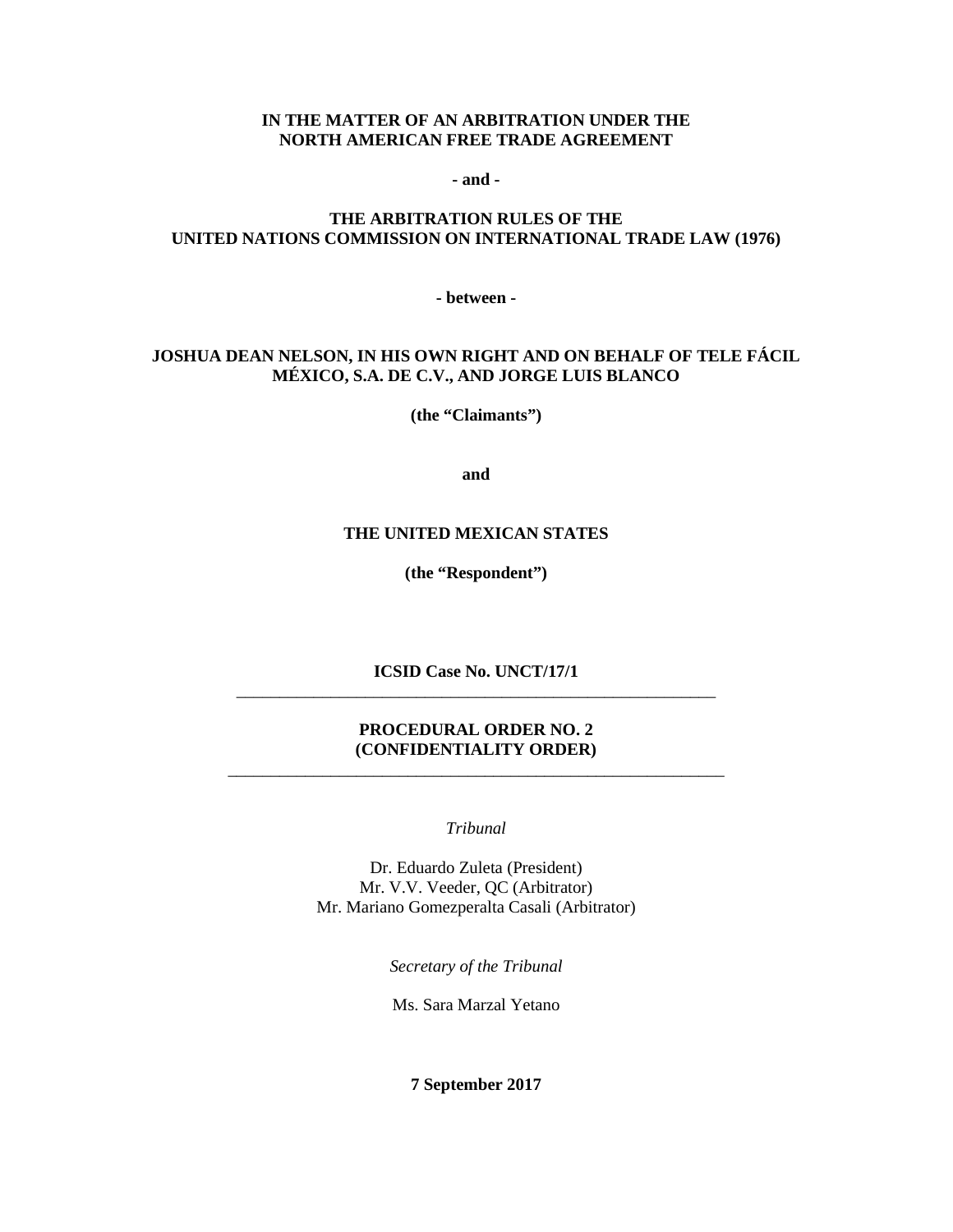# **Procedural history**

Pursuant to Sections 26.2 and 26.5, of Procedural Order No. 1, the Tribunal will, *after consultation with the parties*, issue the Confidentiality Order that will establish *the procedures that shall govern the designation of confidential information and the preparation of redacted copies of documents for publication*.

In light of the above, on 11 August 2017, the Tribunal invited the parties to confer with each other and submit, by 30 August 2017, (i) a joint proposal advising the Tribunal of any agreements reached on the rules and procedures to be included in the Confidentiality Order, and (ii) their respective positions in those issues where they have been unable to reach an agreement.

On 30 August 2017, the parties submitted a joint proposal of the Confidentiality Order in accordance with the Tribunal's request. Based on this joint proposal, the Tribunal herein issues the Confidentiality Order, resolving those issues in which there was disagreement between the disputing parties.

# **Order**

The Tribunal issues the following Confidentiality Order:

- 1. For the purposes of this Order, as per Procedural Order No. 1, Section 26.2, this confidentiality order shall apply to the following documents that the ICSID Secretariat will publish on the Centre's website. These include:
	- a) Any orders, decisions, interim or partial awards, as well as the final award, issued by the Tribunal;
	- b) The following memorials (but not the supporting witness statements, expert reports, exhibits, or legal authorities): (i) Claimants' notice of arbitration and its amendment; (ii) Claimants' statement of claim; (iii) Respondent's statement of defence; (iv) Claimants' reply; Respondent's rejoinder (collectively "pleadings"); and
	- c) Any written submissions by other NAFTA Parties and any written submissions by third persons (*amicus curiae*) that have been admitted by the Tribunal.
- 2. If a disputing party wishes to declare certain information contained in a pleading to be confidential, it shall notify the other disputing party within 7 days of the filing such pleading that it contains confidential information and shall provide its proposed redactions to the opposing party within 15 days thereafter. The ICSID Secretariat shall not publish any pleading on its website until the initial 7-day period has expired and no declaration of confidentiality has been made by either disputing party, or the proposed redactions have been agreed or resolved in the manner provided below.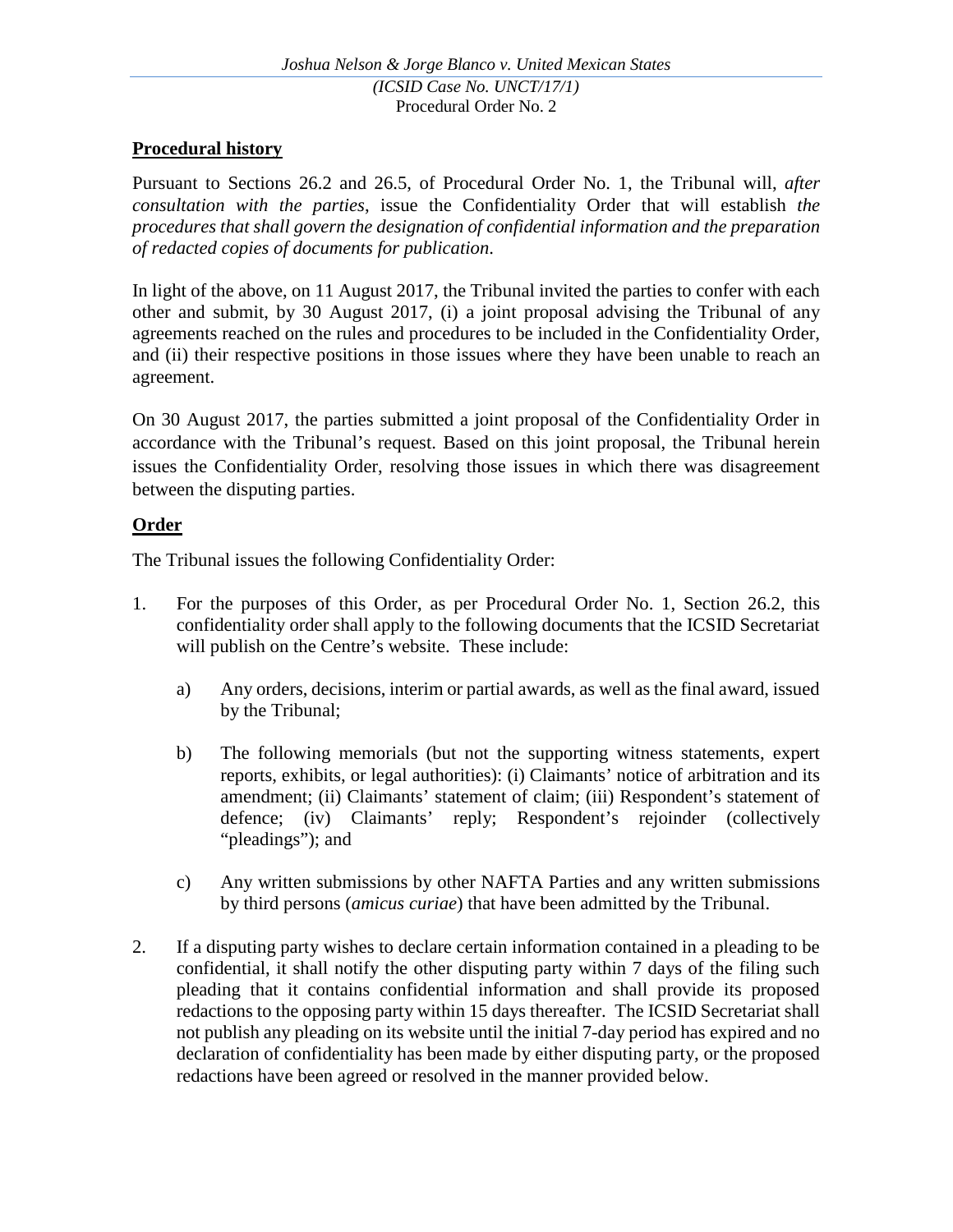- 3. The disputing party seeking redactions shall clearly identify the document containing such information with the notation "Confidential" or "Contains Confidential Information", and shall take equivalent measures with respect to information contained in other material produced in electronic and similar media.
- 4. Confidential information shall not be disclosed to the public except in accordance with the terms of this Order or with the prior written consent of the disputing party that claimed confidentiality with respect to the information.
- 5. Neither the disputing parties nor the Tribunal may make publicly available information that either disputing party has properly designated as confidential, subject to the dispute resolution procedure established in paragraph 6 of this Order.
- 6. Disputes related to a disputing party's designation of confidential information may be submitted to the Tribunal for determination, pursuant to the following procedure:
	- a) If a disputing party opposes any redactions that the other disputing party proposes, it shall so notify the other proposing party within 7 days of receiving the redacted pleading in question, providing its reasons for objecting.
	- b) If the disputing parties cannot agree on the resolution of any dispute within 10 days, either party may submit the matter to the tribunal for a decision which it shall attempt to render within 10 days.
	- c) If the Tribunal determines that the information was not properly designated, the proposing party that has submitted the document shall prepare a new public version in which the improperly designated information is either included or deleted, as the case may be, in accordance with the Tribunal's instructions. Only the approved revised redacted version shall be published.
- 7. If the Tribunal issues an order, decision or award containing information that either disputing party considers to be confidential, then the proposing party shall inform the other disputing party that it wishes to redact certain confidential information from the order, decision or award and the procedure for redacting confidential information in pleadings and resolving related disputes shall apply.
- 8. Definitions in the context of this Order:
	- a) "disputing party" means, in the case of the Claimants, Joshua Dean Nelson, in his own right and on behalf of Tele Fácil México, S.A. de C.V., and Jorge Luis Blanco ("Tele Fácil"), and in the case of the Respondent, the Government of the United Mexican States and the Federal Institute of Telecommunications (IFT) collectively the "disputing parties";